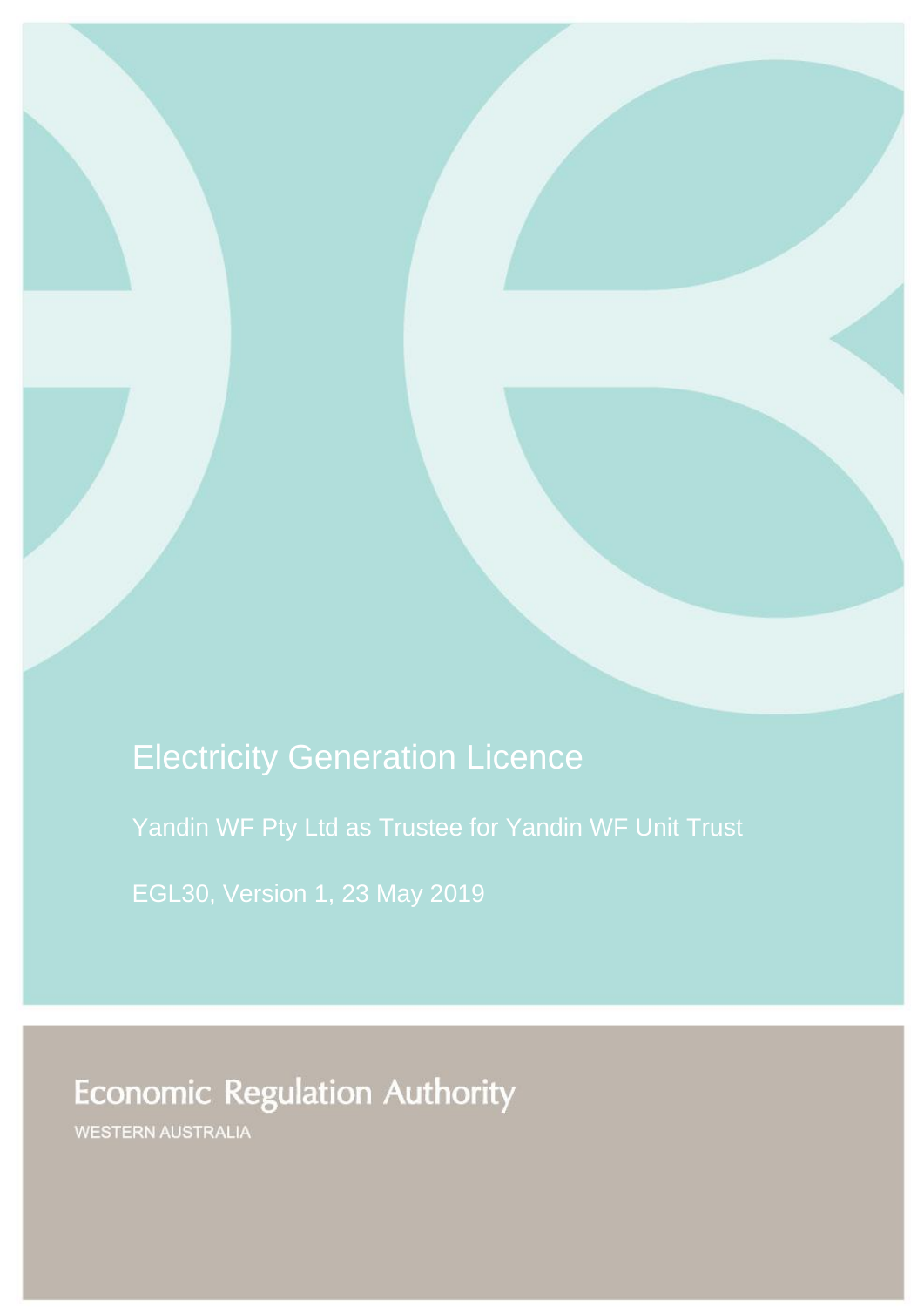# *ELECTRICITY INDUSTRY ACT 2004 (WA)*

<span id="page-1-3"></span><span id="page-1-2"></span><span id="page-1-1"></span><span id="page-1-0"></span>

| Licensee Name:            | Yandin WF Pty Ltd as Trustee for Yandin WF Unit Trust   |
|---------------------------|---------------------------------------------------------|
|                           | ABN 53 131 084 026                                      |
| Licence Area:             | The area set out in the plan referred to in clause 2.5. |
| Licence Number            | EGL <sub>30</sub>                                       |
| <b>Commencement Date:</b> | 23 May 2019                                             |
| <b>Version Number:</b>    | 1                                                       |
| <b>Version Date:</b>      | 23 May 2019                                             |

Signed by the Chair of the Economic Regulation Authority 22 May 2019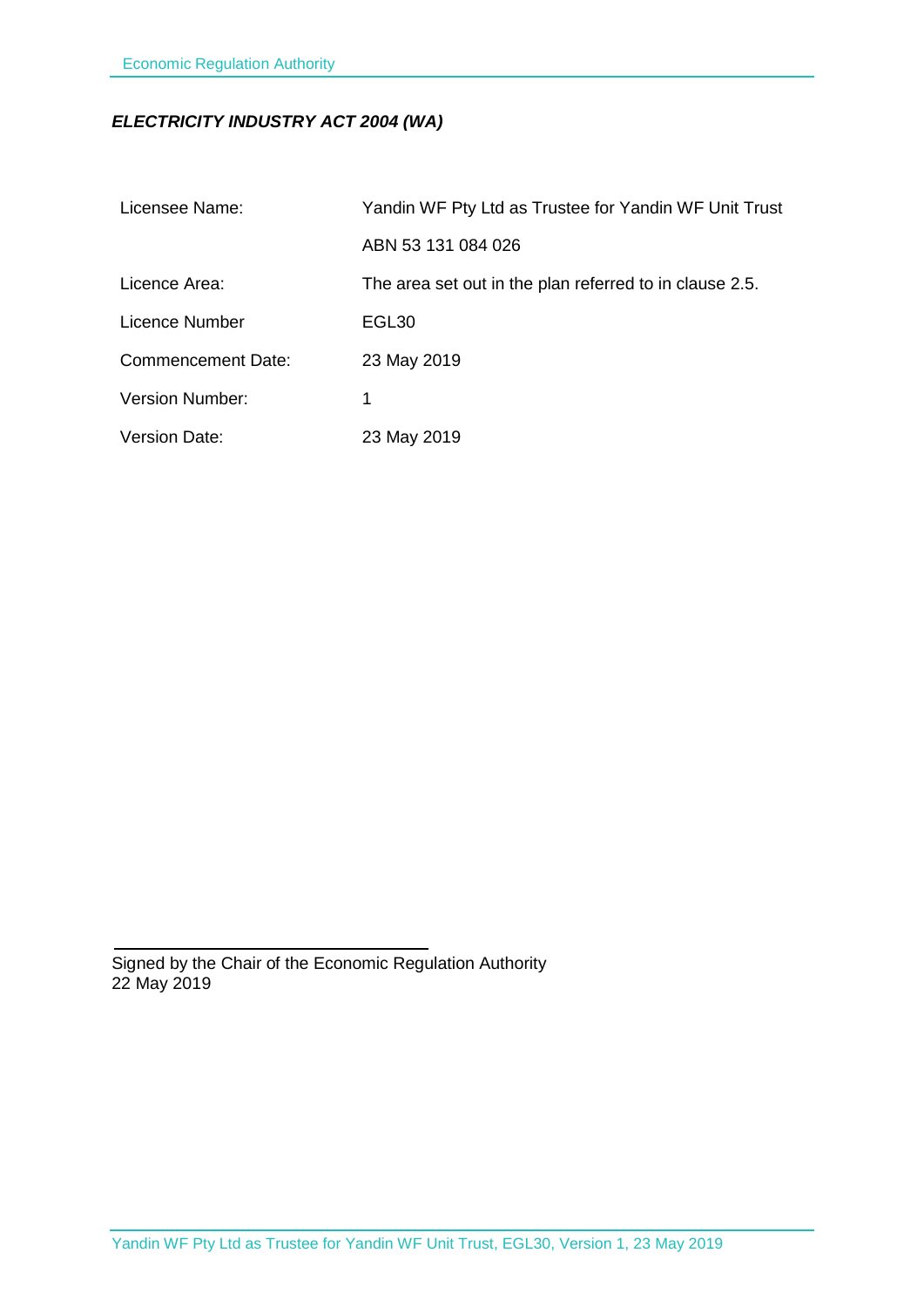# Index

| 1.             |     |  |  |
|----------------|-----|--|--|
|                | 1.1 |  |  |
|                | 1.2 |  |  |
| 2.             |     |  |  |
|                | 2.1 |  |  |
|                | 2.2 |  |  |
|                | 2.3 |  |  |
|                | 2.4 |  |  |
|                | 2.5 |  |  |
| 3.             |     |  |  |
|                | 3.1 |  |  |
|                | 3.2 |  |  |
|                | 3.3 |  |  |
|                | 3.4 |  |  |
|                | 3.5 |  |  |
|                | 3.6 |  |  |
|                | 3.7 |  |  |
|                | 3.8 |  |  |
|                | 3.9 |  |  |
| $\mathbf{4}$ . |     |  |  |
|                | 4.1 |  |  |
|                | 4.2 |  |  |
|                | 4.3 |  |  |
|                | 4.4 |  |  |
|                | 4.5 |  |  |
| 5.             |     |  |  |
|                | 5.1 |  |  |
|                | 5.2 |  |  |
|                | 5.3 |  |  |
|                |     |  |  |
|                |     |  |  |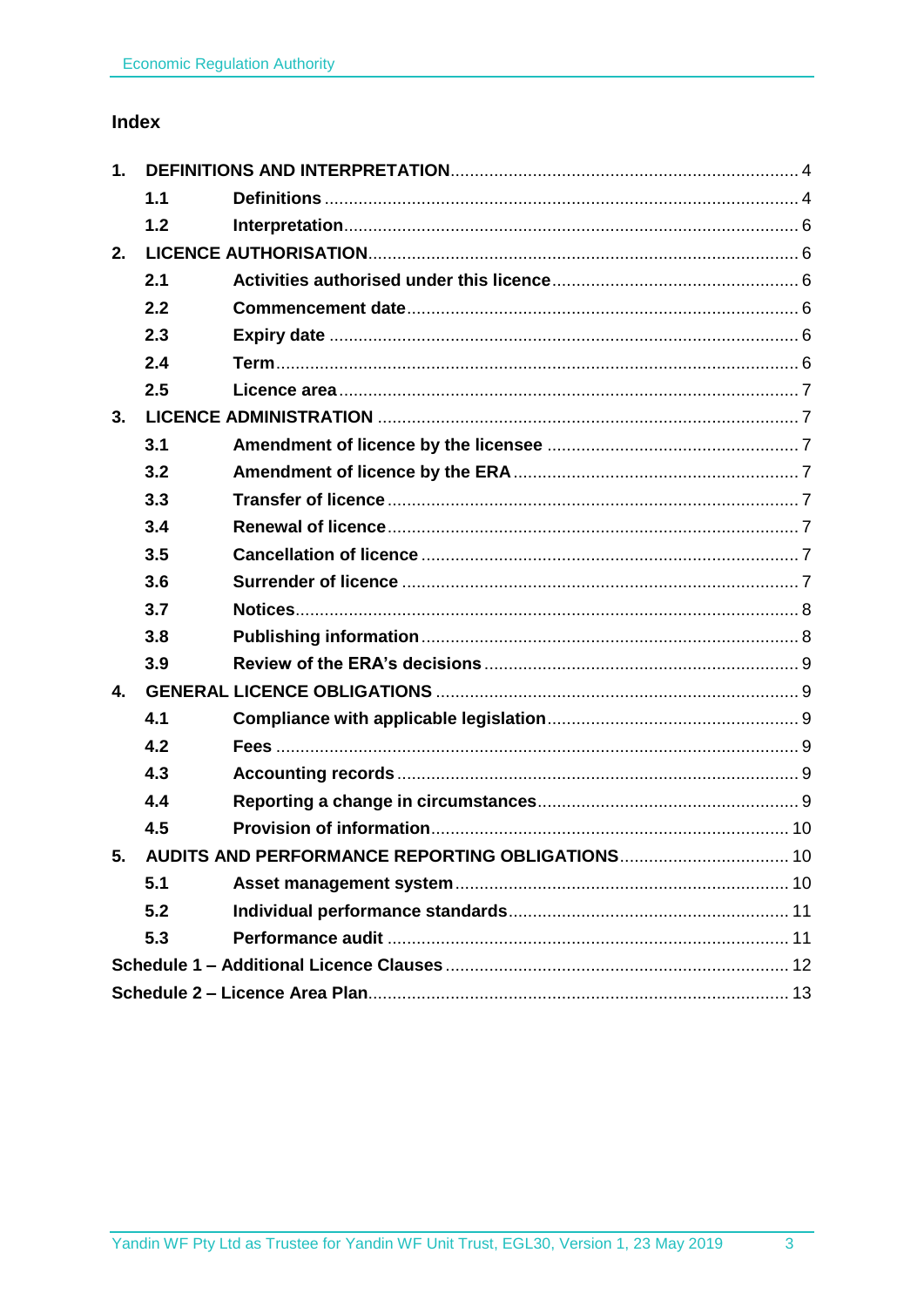# <span id="page-3-0"></span>**1. DEFINITIONS AND INTERPRETATION**

#### <span id="page-3-1"></span>**1.1 Definitions**

1.1.1 In this *licence*, the following definitions apply unless the context otherwise requires:

*Act* means the *Electricity Industry Act 2004* (WA).

#### *applicable legislation* means:

- (a) the *Act*; and
- (b) the *Regulations* and the *Codes.*

*asset management system* means the measures that are to be taken by the *licensee* for the proper maintenance, expansion or reduction of the *generating works*.

*business day* means a day which is not a Saturday, Sunday or a Public Holiday in Western Australia.

*Code* means:

- (a) Not Used
- (b) Not Used
- (c) the *Electricity Industry (Metering) Code 2012*;
- (d) Not Used

*commencement date* means the date the *licence* was first granted by the *ERA* being the date specified in clause 2.2.

*electricity* has the meaning given to that term in section 3 of the *Act*.

#### *electronic means* means:

- (a) the internet;
- (b) email, being:
	- (i) in relation to the *ERA*, the *ERA's* email address as notified to the *licensee*; and
	- (ii) in relation to the *licensee*, the email address specified in the *licence* application or other such email address as notified in writing to the *ERA*; or
	- (iii) any other similar means,

but does not include facsimile or telephone.

*ERA* means the Economic Regulation Authority.

*expiry date* means the date specified in clause 2.3.

*generating works* has the meaning given to that term in section 3 of the *Act.*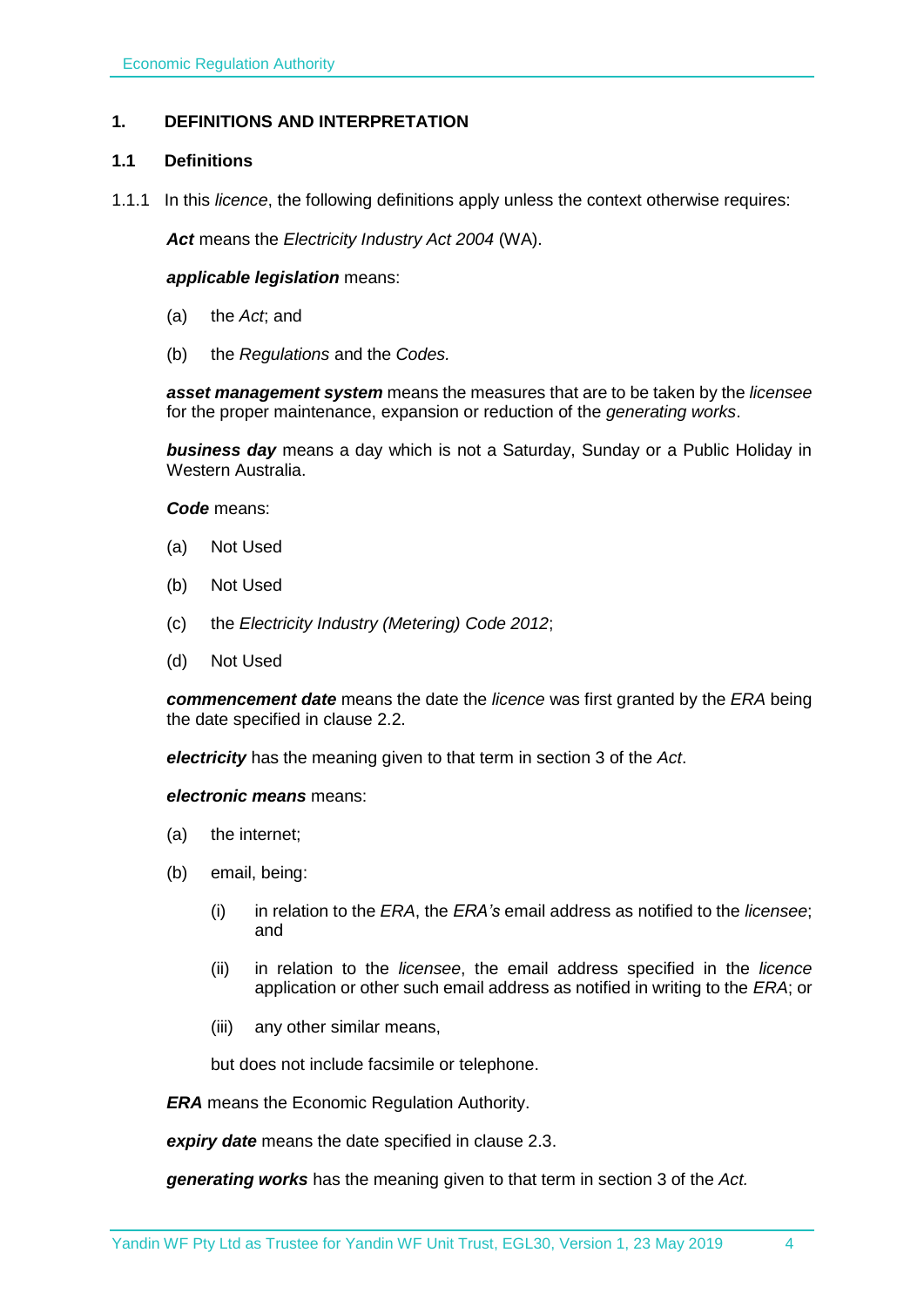*individual performance standards* means any standards prescribed by the *ERA* for an individual *licensee* pursuant to clause 5.2 of the *licence*.

#### *licence* means:

- (a) this document (excluding the title page and the second page of this document);
- (b) any Schedules to this document; and
- (c) any individual *performance standards* approved by the *ERA* pursuant to clause 5.2.

*licence area* is the area stated in clause 2.5 of this *licence*.

*licensee* means Yandin WF Pty Ltd as Trustee for Yandin WF Unit Trust, ABN 53 131 084 026.

*licensee's assets* means the *licensee*'s *distribution system*, *transmission system* or *generating works* (as the case may be).

*notice* means a written notice, agreement, consent, direction, representation, advice, statement or other communication required or given pursuant to, or in connection with, this *licence*.

*operate* has the meaning given to that term in section 3 of the *Act*.

*performance audit* means an audit of the effectiveness of measures taken by the *licensee* to meet the *performance criteria* in this *licence*.

#### *performance criteria* means:

- (a) the terms and conditions of the *licence*; and
- (b) any other relevant matter in connection with the *applicable legislation* that the *ERA* determines should form part of the *performance audit*.

**publish** in relation to a report or information means either:

- (a) posting the report or information on the *licensee's* website; or
- (b) sending the report or information to the *ERA* to be published on the *ERA's* website.

#### *Regulations* means:

- (a) *Economic Regulation Authority (Licensing Funding) Regulations 2014*;
- (b) Not Used
- (c) Not Used
- (d) *Electricity Industry (Licence Conditions) Regulations 2005*;
- (e) Not Used
- (f) Not Used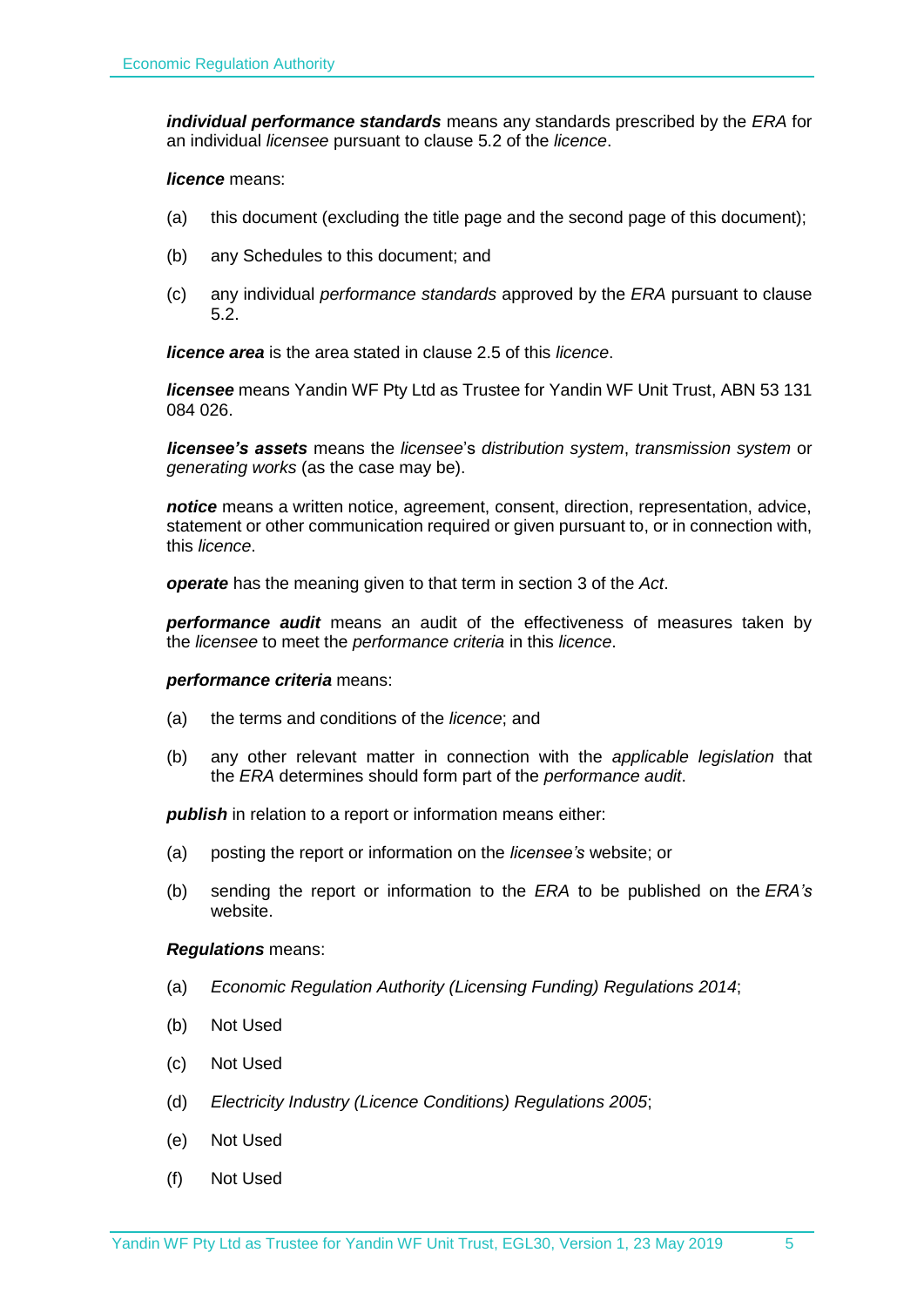*related body corporate* has the meaning given to that term in section 50 of the *Corporations Act 2001 (Cwth)*.

*reviewable decision* means a decision by the *ERA* pursuant to:

- (a) clause 3.8.3;
- (b) clause 5.1.5;
- (c) clause 5.1.7;
- (d) clause 5.2.2;
- (e) clause 5.3.2; or
- (f) clause 5.3.4,

of this *licence*.

*version date* means the date on which the *licence* was last amended pursuant to clause 3.1 or clause 3.2.

#### <span id="page-5-0"></span>**1.2 Interpretation**

1.2.1 A reference in this *licence* to any *applicable legislation* includes, unless the context otherwise requires, any statutory modification, amendment, replacement or re-enactment of that *applicable legislation*.

#### <span id="page-5-1"></span>**2. LICENCE AUTHORISATION**

#### <span id="page-5-2"></span>**2.1 Activities authorised under this licence**

2.1.1 The *licensee* is granted a *licence* for the *licence area* to construct and *operate generating works* or *operate* existing *generating works* in accordance with the terms and conditions of this *licence*.

#### <span id="page-5-3"></span>**2.2 Commencement date**

- 2.2.1 23 May 2019
- <span id="page-5-4"></span>**2.3 Expiry date**
- 2.3.1 22 May 2049

# <span id="page-5-5"></span>**2.4 Term [Section 15 of the Act]**

- 2.4.1 This *licence* commences on the *commencement date* and continues until the earlier of:
	- (a) the cancellation of the *licence* pursuant to clause 3.5 of this *licence*;
	- (b) the surrender of the *licence* pursuant to clause 3.6 of this *licence*; or
	- (c) the *expiry date*.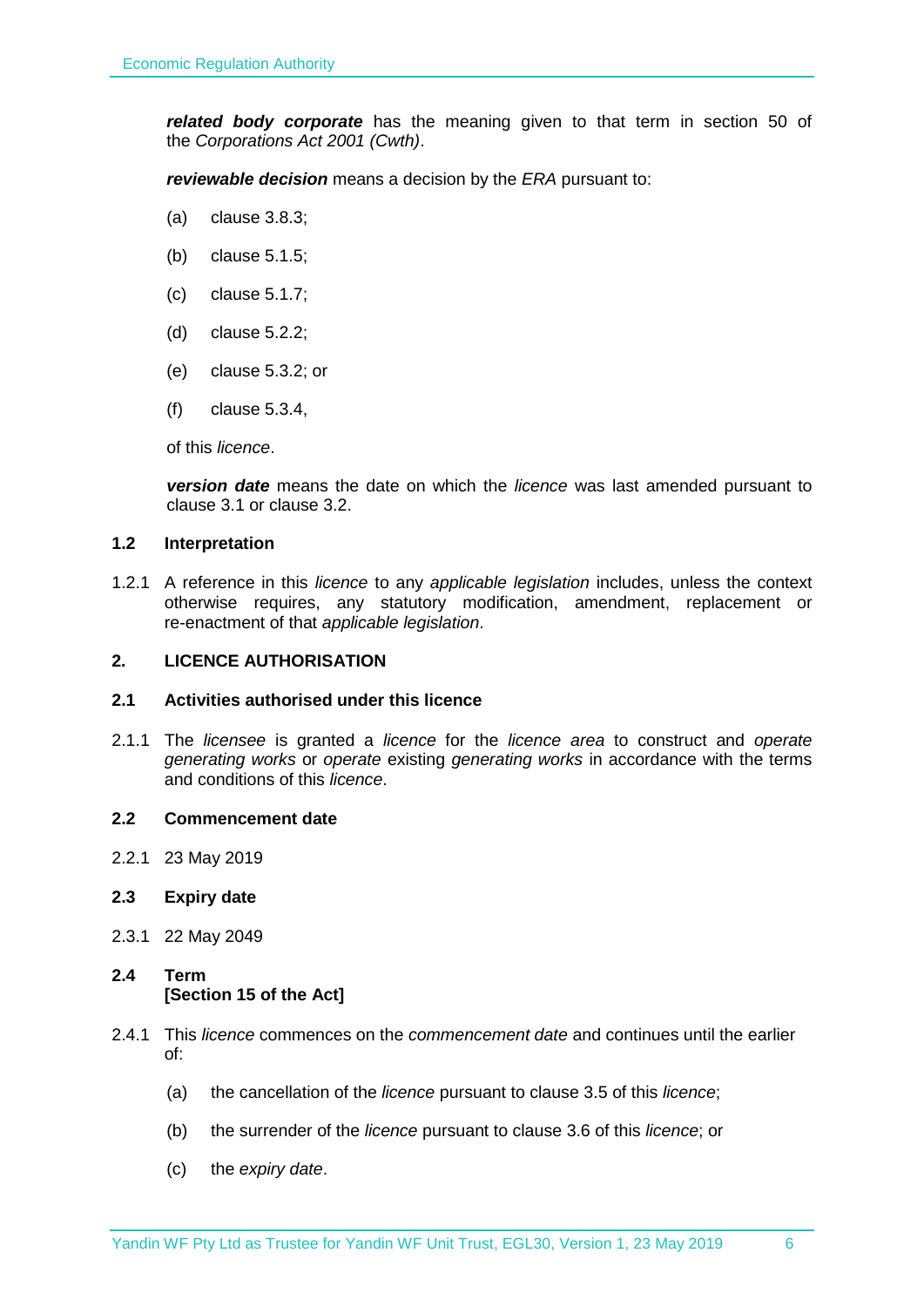# <span id="page-6-0"></span>**2.5 Licence area**

2.5.1 The *licence area* is set out in plan(s):

ERA-EL-152

2.5.2 The *licence area* plan(s) is provided in Schedule 2.

# <span id="page-6-1"></span>**3. LICENCE ADMINISTRATION**

#### <span id="page-6-2"></span>**3.1 Amendment of licence by the licensee [Section 21 of the Act]**

3.1.1 The *licensee* may apply to the *ERA* to amend the *licence* in accordance with the *Act.*

#### <span id="page-6-3"></span>**3.2 Amendment of licence by the ERA [Section 22 of the Act]**

- 3.2.1 Subject to any *applicable legislation*, the *ERA* may amend the *licence* at any time in accordance with this clause.
- 3.2.2 Before amending the *licence* under clause 3.2.1, the *ERA* must:
	- (a) provide the *licensee* with written *notice* of the proposed amendments under consideration by the *ERA*;
	- (b) allow 15 *business days* for the *licensee* to make submissions on the proposed amendments; and
	- (c) take into consideration those submissions.
- 3.2.3 This clause also applies to the substitution of the existing *licence*.
- 3.2.4 For avoidance of doubt, the *licensee* will not have to pay a fee for amendments under clause 3.2.1.

#### <span id="page-6-4"></span>**3.3 Transfer of licence [Section 18 of the Act]**

- 3.3.1 This *licence* may be transferred only in accordance with the *Act.*
- <span id="page-6-5"></span>**3.4 Renewal of licence [Section 16 of the Act]**
- 3.4.1 This *licence* may be renewed only in accordance with the *Act*.

# <span id="page-6-6"></span>**3.5 Cancellation of licence [Section 35 of the Act]**

3.5.1 This *licence* may be cancelled only in accordance with the *Act*.

#### <span id="page-6-7"></span>**3.6 Surrender of licence [Schedule 1 of the Act]**

3.6.1 The *licensee* may only surrender the *licence* pursuant to this clause 3.6.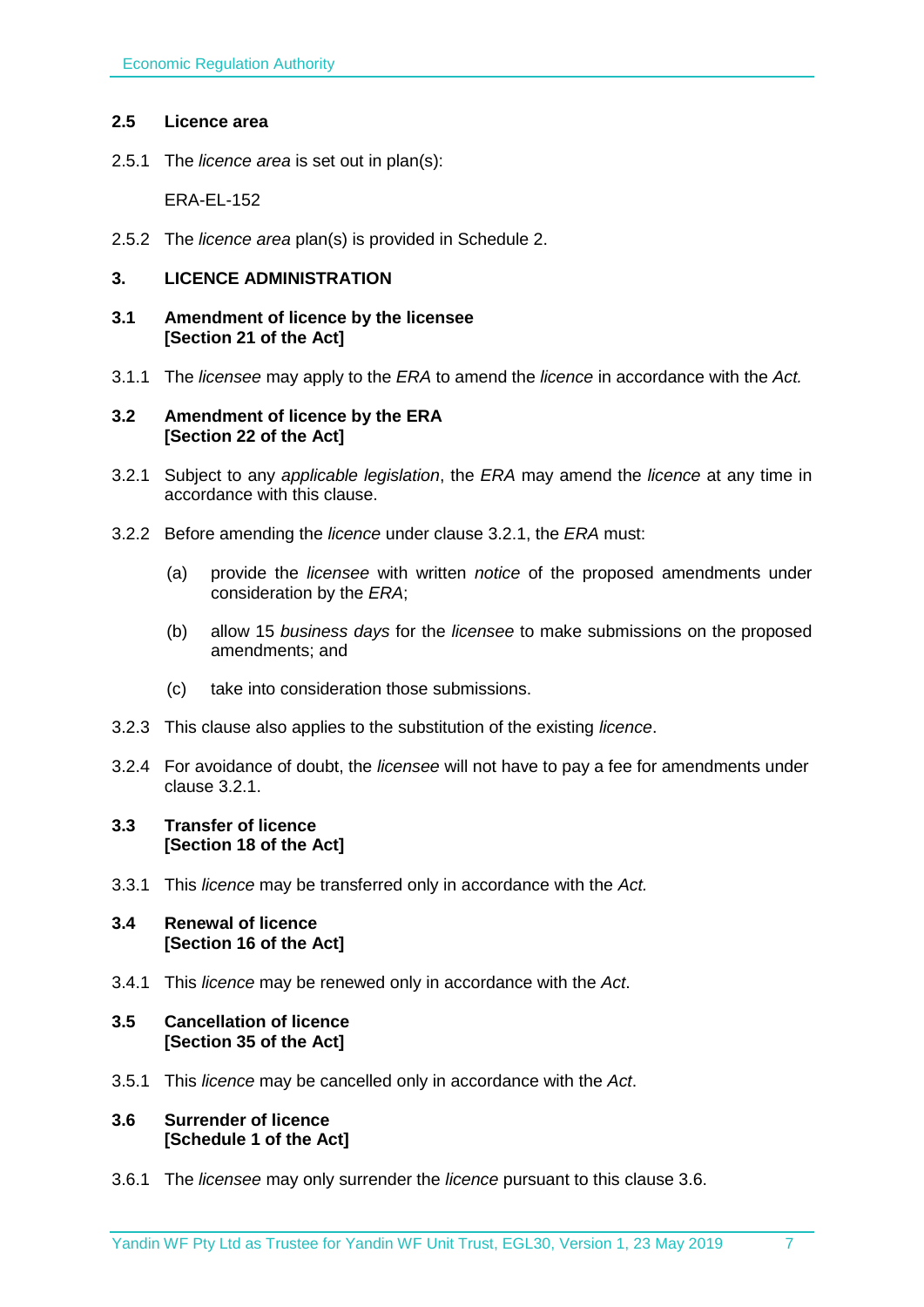- 3.6.2 If the *licensee* intends to surrender the *licence* the *licensee* must, by *notice* in writing to the *ERA*:
	- (a) set out the date that the *licensee* wishes the surrender of the *licence* to be effective; and
	- (b) set out the reasons why the *licensee* wishes to surrender the *licence*, including the reasons why it would not be contrary to the public interest for the surrender of the *licence* to be effective on the date set out in the *notice*.
- 3.6.3 Upon receipt of the *notice* from the *licensee* pursuant to clause 3.6.2, the *ERA* will publish the *notice*.
- 3.6.4 Notwithstanding clause 3.6.2, the surrender of the *licence* will only take effect on the later of the day that:
	- (a) the *ERA* publishes a *notice* of the surrender in the Western Australian Government Gazette, such date to be at the discretion of the *ERA*; and
	- (b) the *licensee* hands back the *licence* to the *ERA*.
- 3.6.5 The *licensee* will not be entitled to a refund of any fees by the *ERA*.

#### <span id="page-7-0"></span>**3.7 Notices**

- 3.7.1 Unless otherwise specified, all *notices* must be in writing.
- 3.7.2 A *notice* will be regarded as having been sent and received:
	- (a) when delivered in person to the addressee; or
	- (b) three *business days* after the date of posting if the *notice* is posted in Western Australia; or
	- (c) five *business days* after the date of posting if the *notice* is posted outside Western Australia; or
	- (d) if sent by facsimile when, according to the sender's transmission report, the *notice* has been successfully received by the addressee; or
	- (e) if sent by *electronic means* when, according to the sender's electronic record, the *notice* has been successfully sent to the addressee.

#### <span id="page-7-1"></span>**3.8 Publishing information**

- 3.8.1 The *ERA* may direct the *licensee* to *publish*, within a specified timeframe, any information it considers relevant in connection with the *licensee* or the performance by the *licensee* of its obligations under this *licence*.
- 3.8.2 Subject to clause 3.8.3, the *licensee* must *publish* the information referred to in clause 3.8.1.
- 3.8.3 If the *licensee* considers that the information is confidential it must: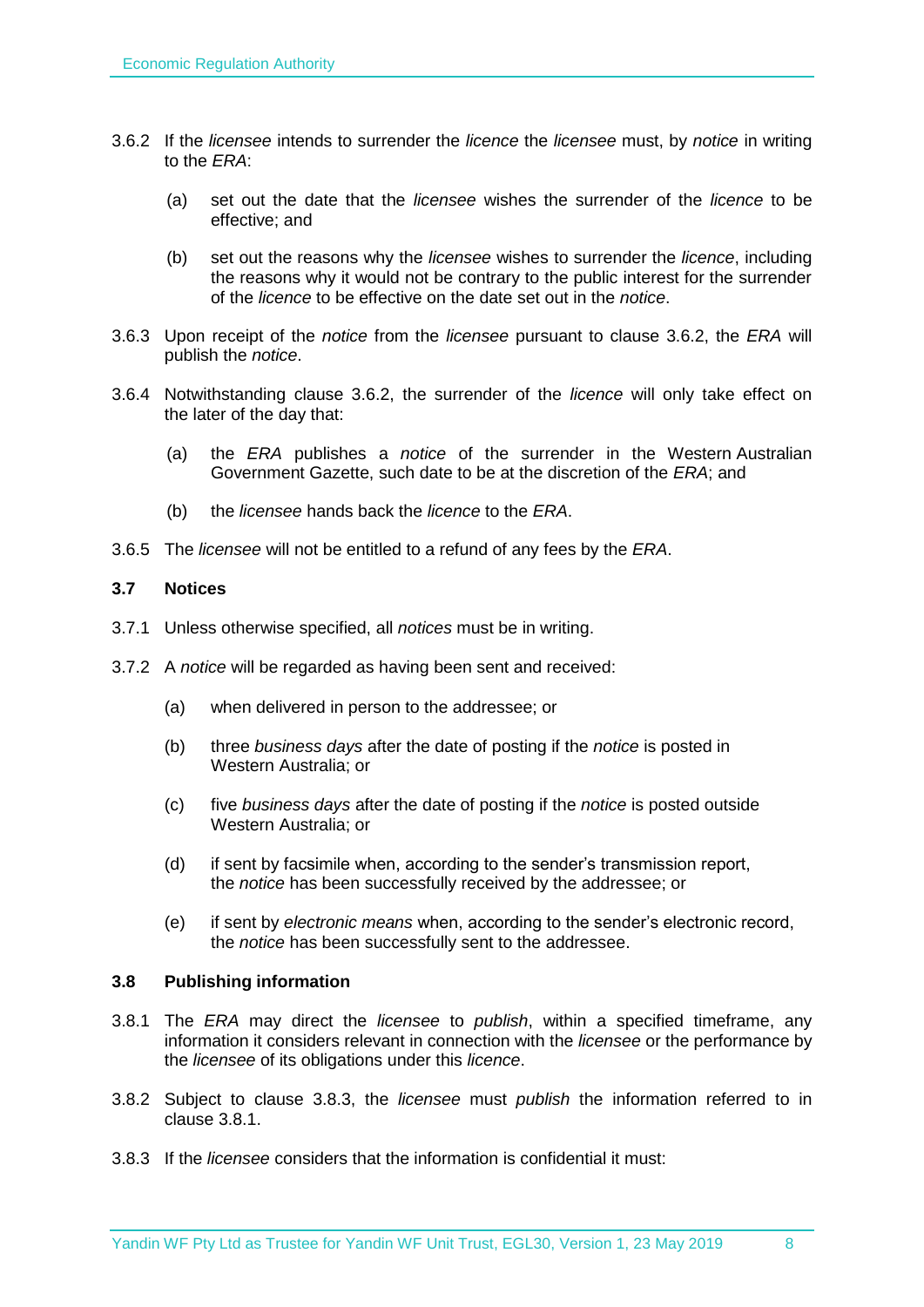- (a) immediately notify the *ERA*; and
- (b) seek a review of the *ERA's* decision in accordance with clause 3.9.
- 3.8.4 Once it has reviewed the decision, the *ERA* will direct the *licensee* in accordance with the review to:
	- (a) *publish* the information;
	- (b) *publish* the information with the confidential information removed or modified; or
	- (c) not *publish* the information.

# <span id="page-8-0"></span>**3.9 Review of the ERA's decisions**

- 3.9.1 The *licensee* may seek a review of a *reviewable decision* by the *ERA* pursuant to this *licence* in accordance with the following procedure:
	- (a) the *licensee* shall make a submission on the subject of the *reviewable decision* within 10 *business days* (or other period as approved by the *ERA*) of the decision; and
	- (b) the *ERA* will consider the submission and provide the *licensee* with a written response within 20 *business days*.
- 3.9.2 For avoidance of doubt, this clause does not apply to a decision of the *ERA* pursuant to the *Act*, nor does it restrict the *licensee's* right to have a decision of the *ERA* reviewed in accordance with the *Act*.

# <span id="page-8-1"></span>**4. GENERAL LICENCE OBLIGATIONS**

# <span id="page-8-2"></span>**4.1 Compliance with applicable legislation**

4.1.1 Subject to any modifications or exemptions granted pursuant to the *Act*, the *licensee* must comply with any *applicable legislation*.

# <span id="page-8-3"></span>**4.2 Fees**

4.2.1 The *licensee* must pay the applicable fees and charges in accordance with the *Regulations*.

#### <span id="page-8-4"></span>**4.3 Accounting records [Schedule 1 of the Act]**

4.3.1 The *licensee* and any *related body corporate* must maintain accounting records that comply with standards issued by the Australian Accounting Standards Board or equivalent International Accounting Standards.

# <span id="page-8-5"></span>**4.4 Reporting a change in circumstances**

- 4.4.1 The *licensee* must report to the *ERA*:
	- (a) if the *licensee* is under external administration as defined by the *Corporations Act 2001 (Cwth)* within 2 *business days* of such external administration occurring; or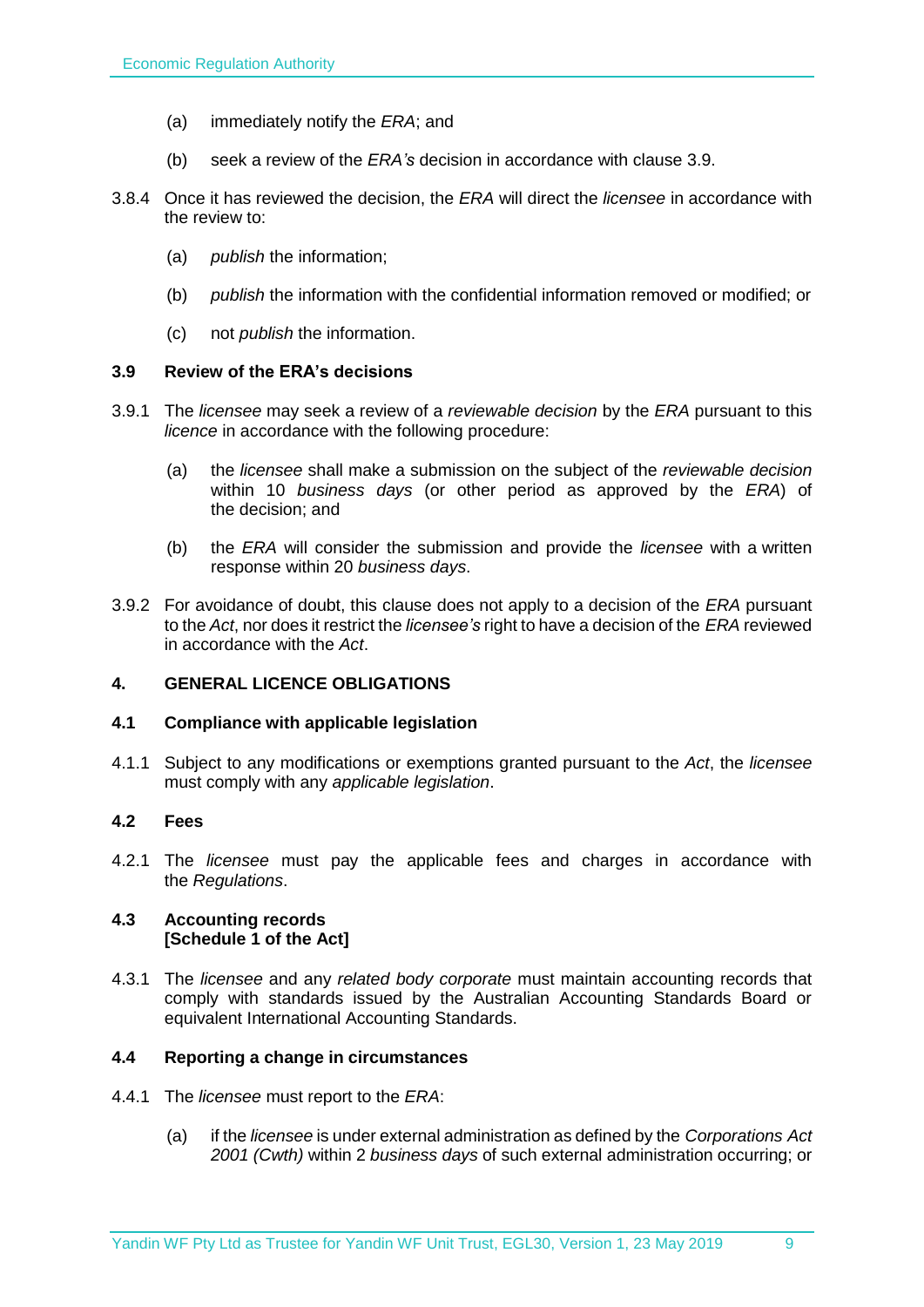- (b) if the *licensee*:
	- (i) experiences a change in the *licensee's* corporate, financial or technical circumstances upon which this *licence* was granted; and
	- (ii) the change may materially affect the *licensee's* ability to perform its obligations under this *licence*,

within 10 *business days* of the change occurring; or

- (c) if the:
	- (i) *licensee's* name;
	- (ii) *licensee's* ABN; or
	- (iii) *licensee's* address,

changes, within 10 *business days* of the change occurring.

#### <span id="page-9-0"></span>**4.5 Provision of information [Schedule 1 of the Act]**

4.5.1 The *licensee* must provide to the *ERA*, in the manner and form described by the *ERA*, specified information on any matter relevant to the operation or enforcement of the *licence*, the operation of the licensing scheme provided for in Part 2 of the *Act*, or the performance of the *ERA's* functions under that Part.

# <span id="page-9-1"></span>**5. AUDITS AND PERFORMANCE REPORTING OBLIGATIONS**

#### <span id="page-9-2"></span>**5.1 Asset management system [Section 14 of the Act]**

- 5.1.1 The *licensee* must provide for an *asset management system* in respect of the *licensee's assets*.
- 5.1.2 The *licensee* must notify the *ERA* of the details of the *asset management system* within five *business days* from the later of:
	- (a) the *commencement date*; and
	- (b) the completion of construction of the *licensee's assets*.
- 5.1.3 The *licensee* must notify the *ERA* of any substantial change to the *asset management system* within ten *business days* of such change.
- 5.1.4 The *licensee* must provide the *ERA* with a report by an independent expert, acceptable to the *ERA*, as to the effectiveness of the *asset management system* not less than once in every period of 24 months calculated from the *commencement date (*or any longer period that the *ERA* allows by *notice* in writing).
- 5.1.5 The *licensee* must comply, and must require the *licensee's* expert to comply, with the *ERA's* standard audit guidelines.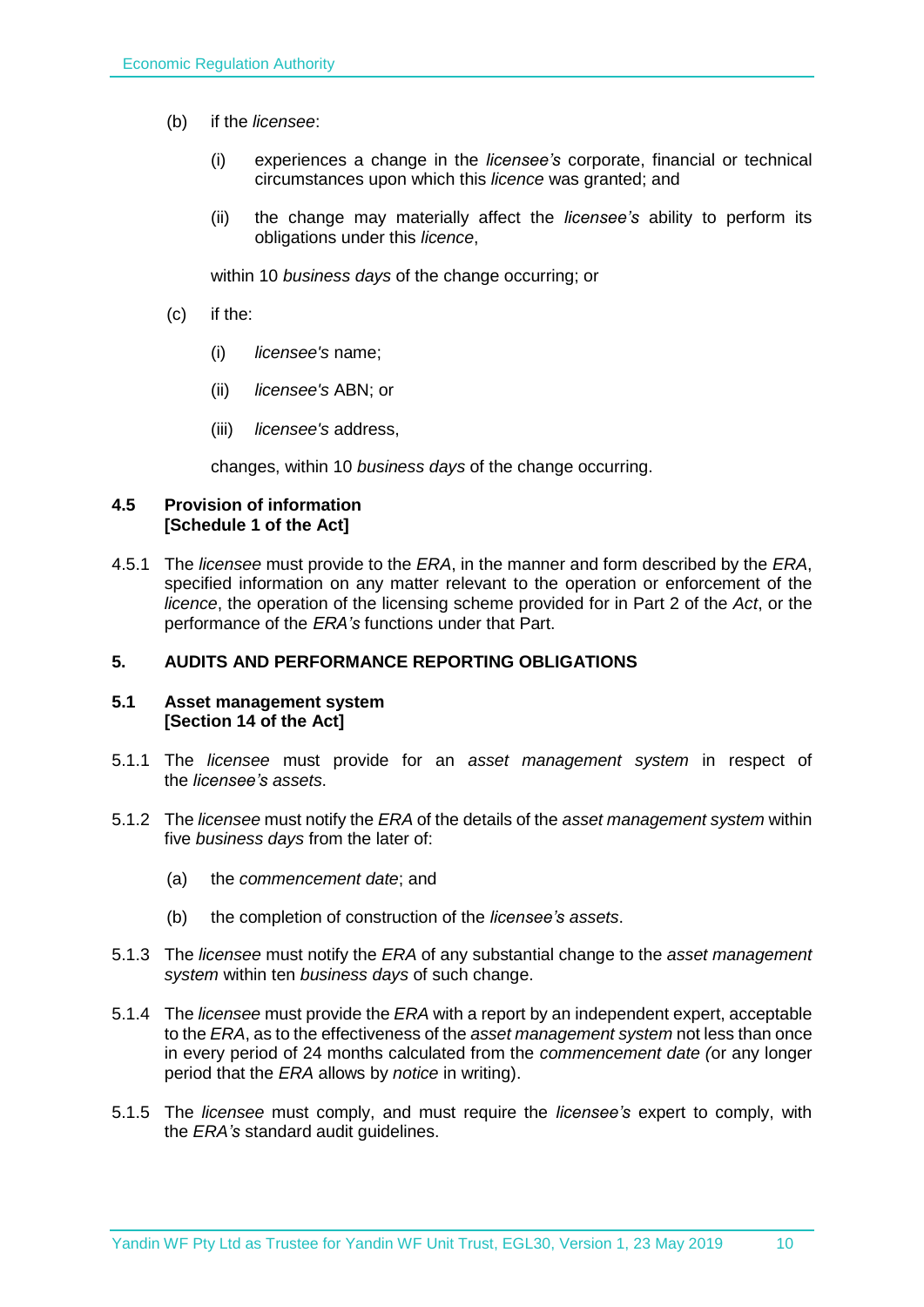- 5.1.6 The *licensee* may seek a review of any of the requirements of the *ERA*'s standard audit guidelines dealing with the *asset management system* in accordance with clause 3.9.
- 5.1.7 The review of the *asset management system* must be conducted by an independent expert approved by the *ERA*. If the *licensee* fails to nominate an independent expert within one month of the date that the review of the *asset management system* was due, or the independent expert nominated by the *licensee* is rejected on two successive occasions by the *ERA*, the *ERA* may choose an independent expert to conduct the review of the *asset management system*.

#### <span id="page-10-0"></span>**5.2 Individual performance standards**

- 5.2.1 Performance standards are contained in *applicable legislation*.
- 5.2.2 The *ERA* may prescribe *individual performance standards* applying to the *licensee* in respect of the *licensee's* obligations under this *licence* or the *applicable legislation*.
- 5.2.3 Before approving any *individual performance standards* under this clause, the *ERA* will:
	- (a) provide the *licensee* with a copy of the proposed *individual performance standards*;
	- (b) allow 15 *business days* for the *licensee* to make submissions on the proposed *individual performance standards*; and
	- (c) take into consideration those submissions.
- 5.2.4 Once approved by the *ERA*, the *individual performance standards* are included as additional terms and conditions to this *licence*.

# <span id="page-10-1"></span>**5.3 Performance audit [Section 13 of the Act]**

- 5.3.1 The *licensee* must, unless otherwise notified in writing by the *ERA*, provide the *ERA* with a *performance audit* within 24 months after the *commencement date*, and every 24 months thereafter.
- 5.3.2 The *licensee* must comply, and must require the *licensee's* auditor to comply, with the *ERA's* standard audit guidelines.
- 5.3.3 The *licensee* may seek a review of any of the requirements of the *ERA*'s standard audit guidelines in accordance with clause 3.9.
- 5.3.4 The *performance audit* must be conducted by an independent auditor approved by the *ERA*. If the *licensee* fails to nominate an auditor within one month of the date that the *performance audit* was due, or the auditor nominated by the *licensee* is rejected on two successive occasions by the *ERA*, the *ERA* may choose an independent auditor to conduct the *performance audit*.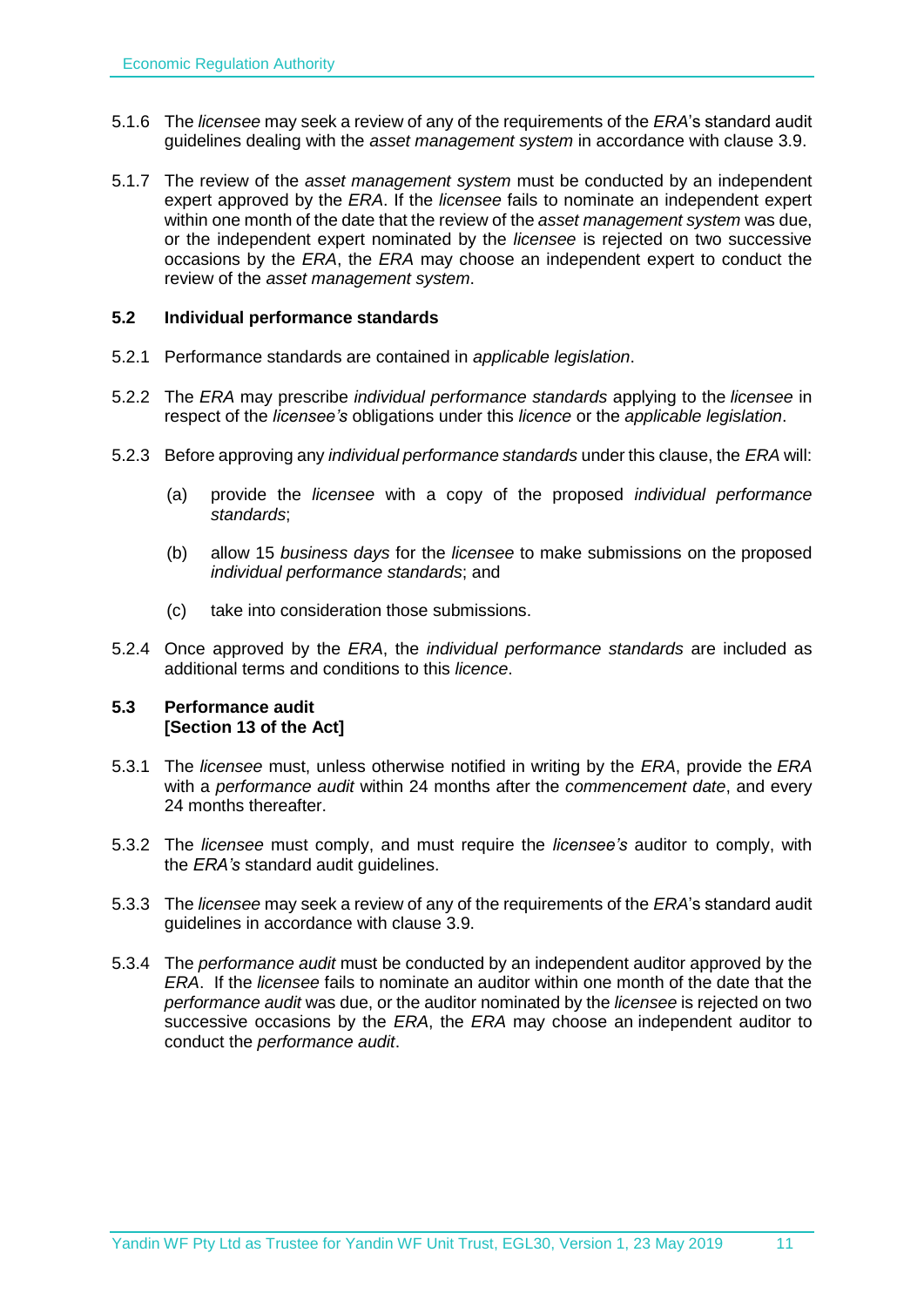# <span id="page-11-0"></span>**Schedule 1 – Additional Licence Clauses**

# **(Not Used)**

[Yandin WF Pty Ltd as Trustee for Yandin WF Unit Trust,](#page-1-0) [EGL30,](#page-1-1) Version [1,](#page-1-2) 23 [May 2019](#page-1-3) 12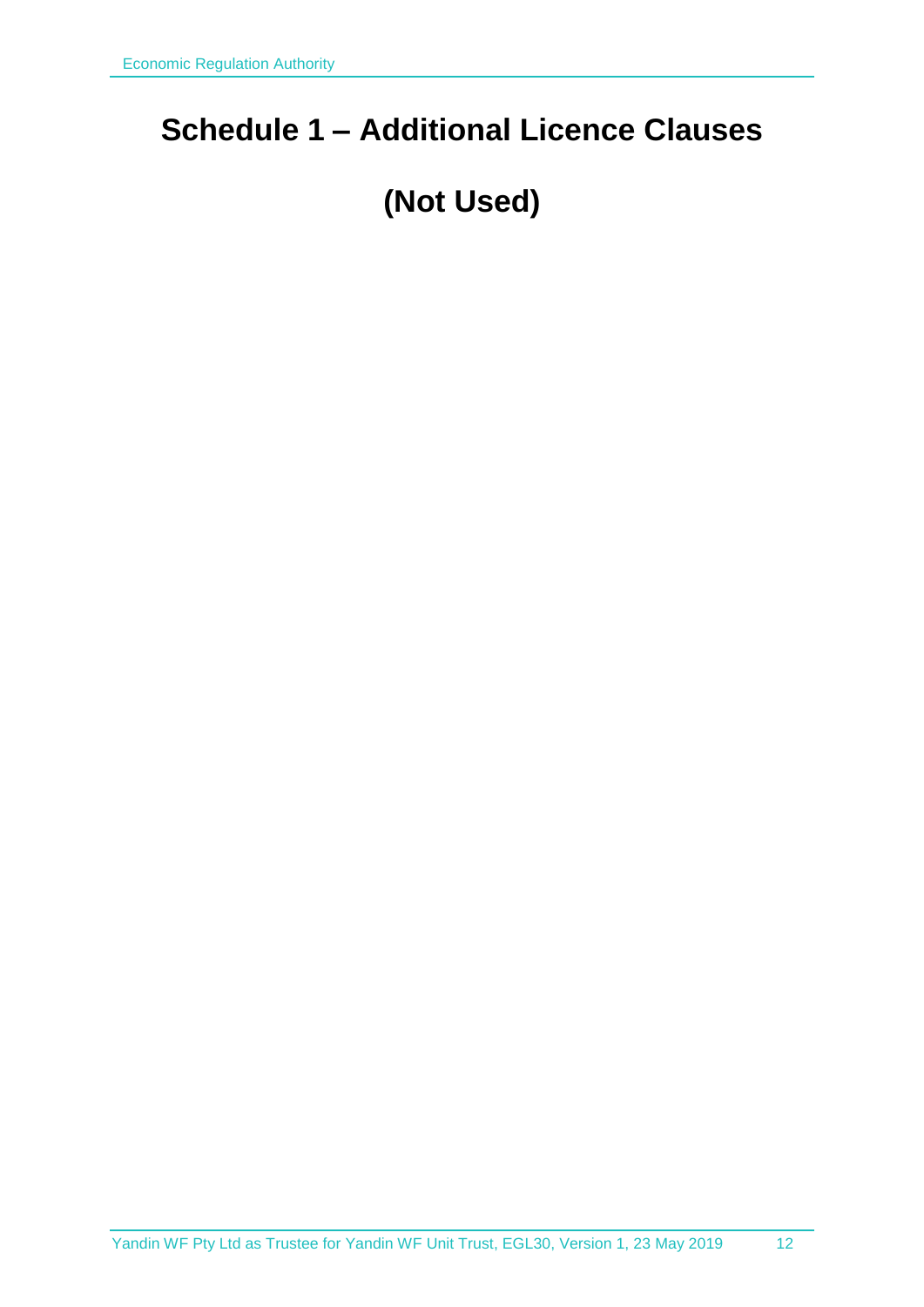# <span id="page-12-0"></span>**Schedule 2 – Licence Area Plan**